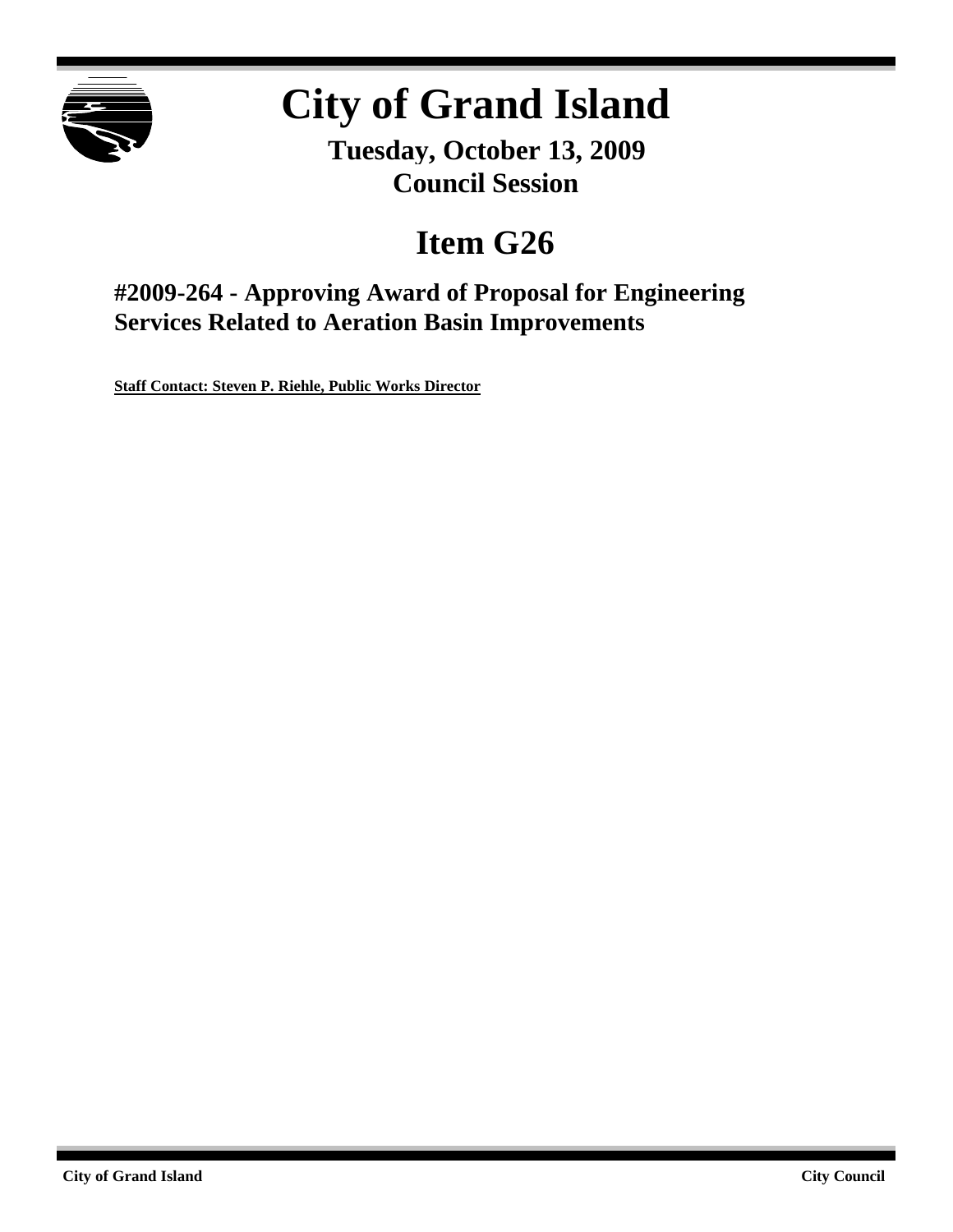## **Council Agenda Memo**

| <b>From:</b>    | Steven P. Riehle, Public Works Director                                                                                                     |  |
|-----------------|---------------------------------------------------------------------------------------------------------------------------------------------|--|
| <b>Meeting:</b> | October 13, 2009                                                                                                                            |  |
| Subject:        | Approving Award of Proposal for Engineering Services<br>Related to Aeration Basin Improvements at the Waste<br><b>Water Treatment Plant</b> |  |
| Item $#$ 's:    | $G-26$                                                                                                                                      |  |
| $Presenter(s):$ | Steven P. Riehle, Public Works Director                                                                                                     |  |

### **Background**

On August 5, 2009 a Request for Proposals (RFP) for engineering services related to Aeration Basin Improvements at the Wastewater Treatment Plant was advertised in the Grand Island Independent and sent to fourteen (14) potential proposers by the Wastewater Division of the Public Works Department

#### **Discussion**

Three (3) proposals were opened on September 1, 2009 and reviewed by Wastewater Staff. Black & Veatch Corporation of Kansas City, Missouri submitted the proposal that was chosen using evaluation criteria listed in the RFP.

- Experience and qualifications of the team:
	- o Knowledge of wastewater treatment facilities
	- o Knowledge of condition assessment methodologies
	- o Firm's experience, efficiency, judgment and integrity
	- o Knowledge of aeration basin operation
- Work plan and understanding of the project
- Level of effort relative to services provided
- Past performance/references
- Ability to complete the work on time and budget
- Proposed Cost

The work is to be performed at actual costs with a maximum amount of \$384,000.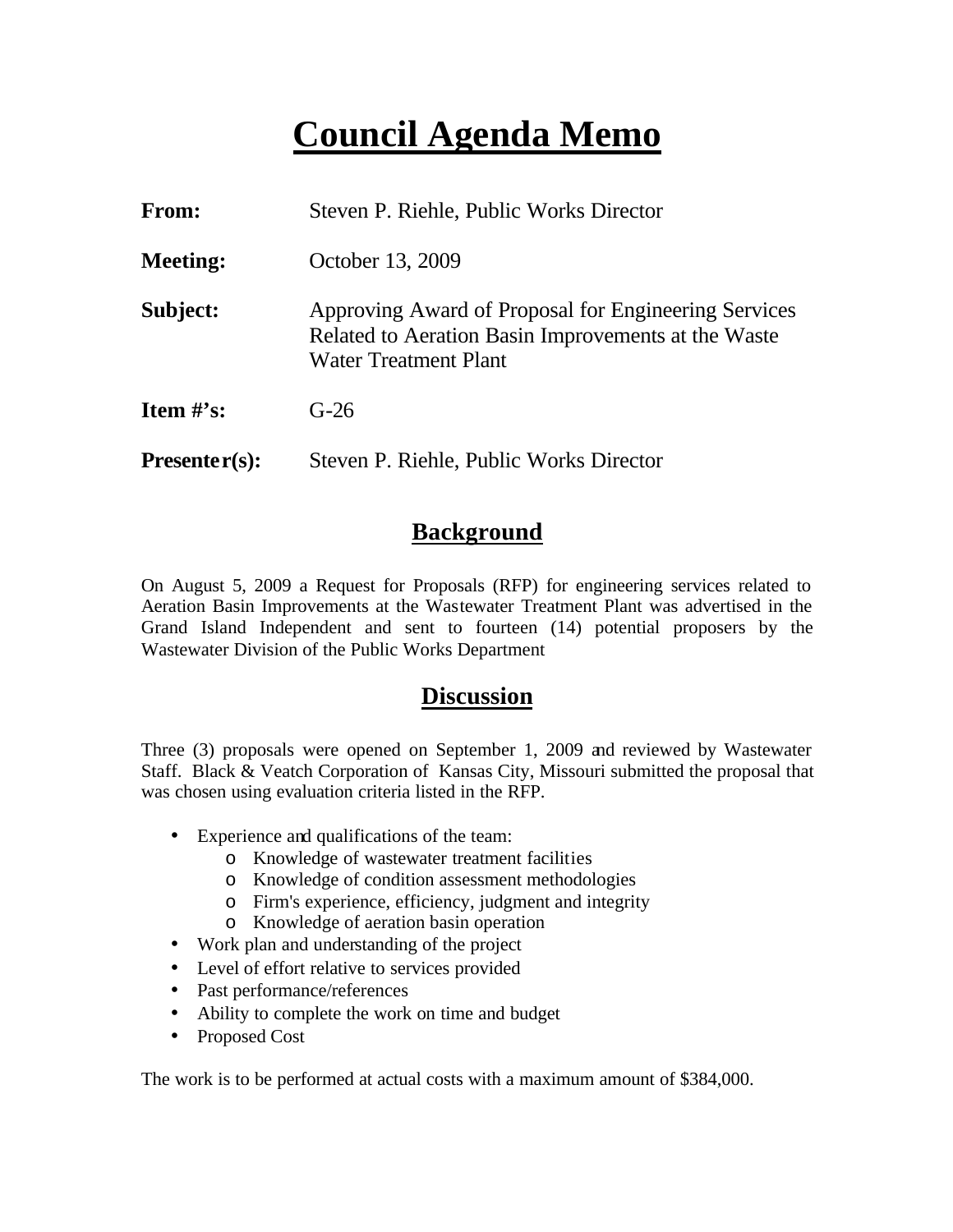## **Alternatives**

It appears that the Council has the following alternatives concerning the issue at hand. The Council may:

- 1. Move to approve
- 2. Refer the issue to a Committee<br>3. Postpone the issue to future date
- Postpone the issue to future date
- 4. Take no action on the issue

## **Recommendation**

Public Works Administration recommends that the Council approve the award of proposal to Black & Veatch Corporation of Kansas City, Missouri.

### **Sample Motion**

Move to approve the award of proposal.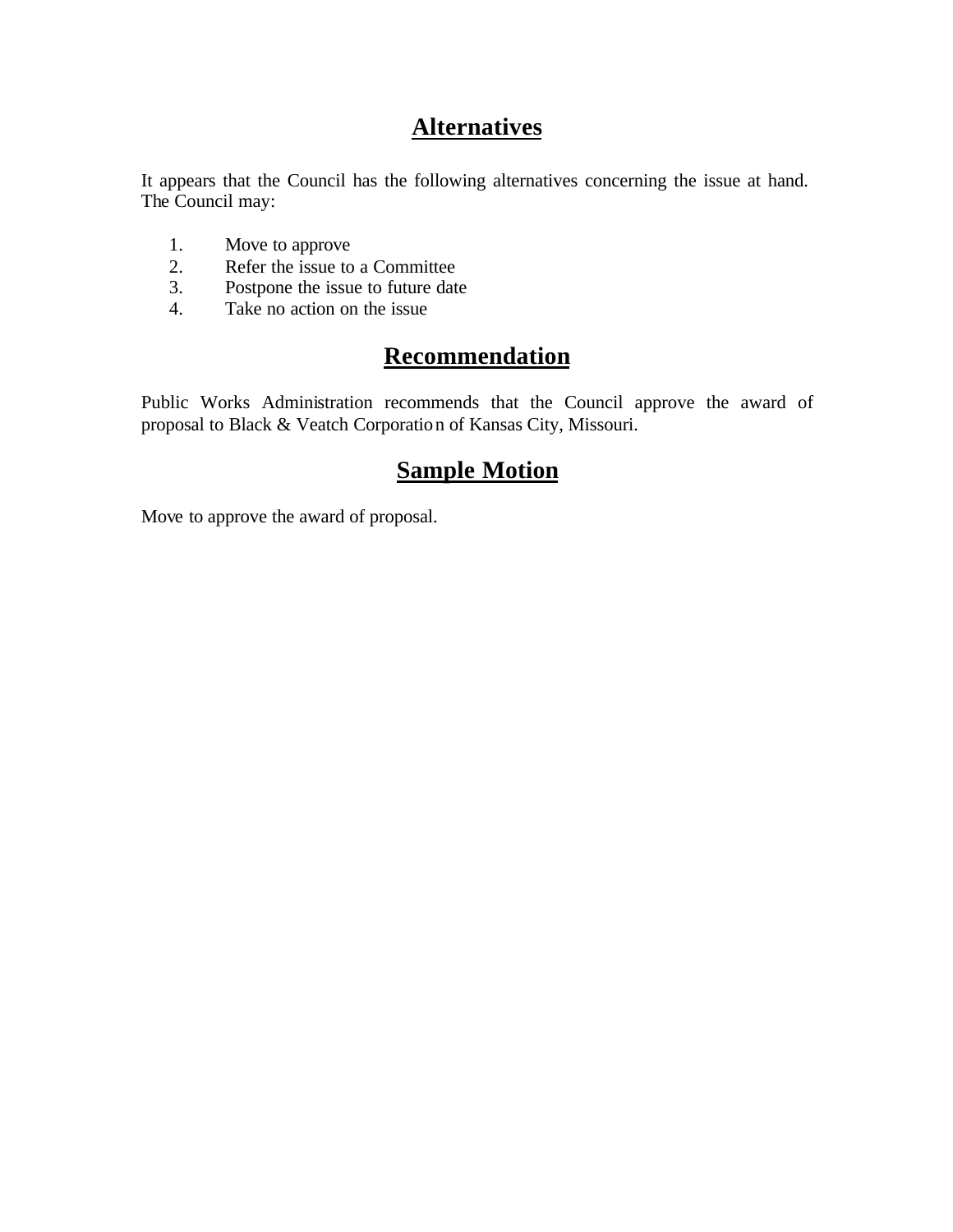#### *Purchasing Division of Legal Department* **INTEROFFICE MEMORANDUM**



Wes Nespor, Purchasing Agent

*Working Together for a Better Tomorrow, Today*

#### **REQUEST FOR PROPOSAL FOR ENGINEERING DESIGN SERVICES FOR AERATION BASIN IMPROVEMENTS**

- **RFP DUE DATE: September 1, 2009 at 4:00 p.m.**
- **DEPARTMENT: Public Works**
- **PUBLICATION DATE: August 5, 2009**
- **NO. POTENTIAL BIDDERS: 10**

#### **SUMMARY OF PROPOSALS RECEIVED**

| <b>CH2M Hill</b> | <b>Black &amp; Veatch</b> | HDR, Inc. |
|------------------|---------------------------|-----------|
| Omaha, NE        | <b>Kansas City, MO</b>    | Omaha, NE |

cc: Steve Riehle, Public Works Director Catrina DeLosh, PW Admin. Assist. Dale Shotkoski, City Attorney Wes Nespor, Purchasing Agent

Jeff Pederson, City Administrator Mary Lou Brown, Finance Director

**P1357**